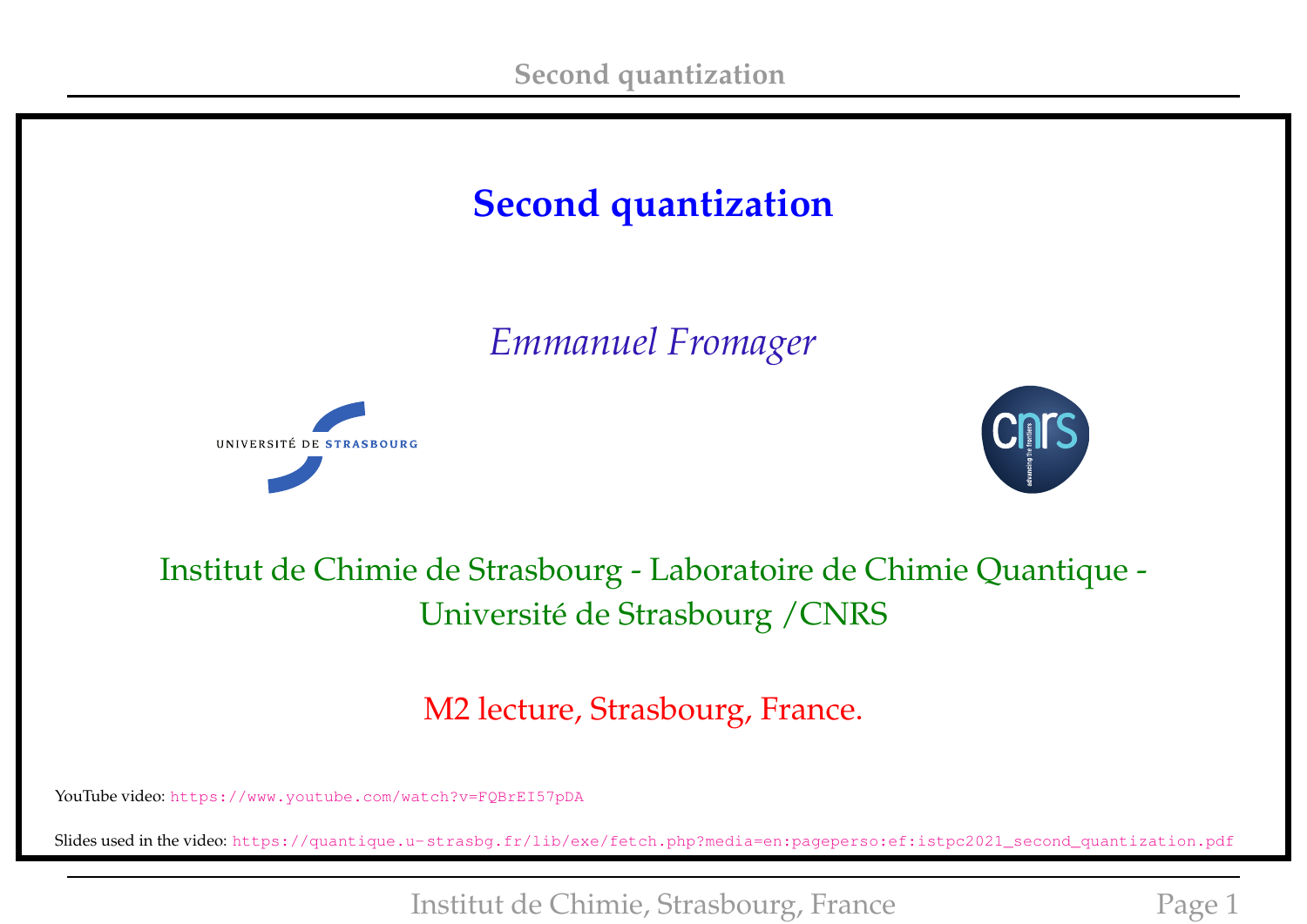### Electronic Hamiltonian in (so-called) *first quantization*

N**-electron** Hamiltonian within the Born–Oppenheimer approximation:

$$
\hat{H} = \hat{T} + \hat{V}_{\text{ne}} + \hat{W}_{\text{ee}}
$$

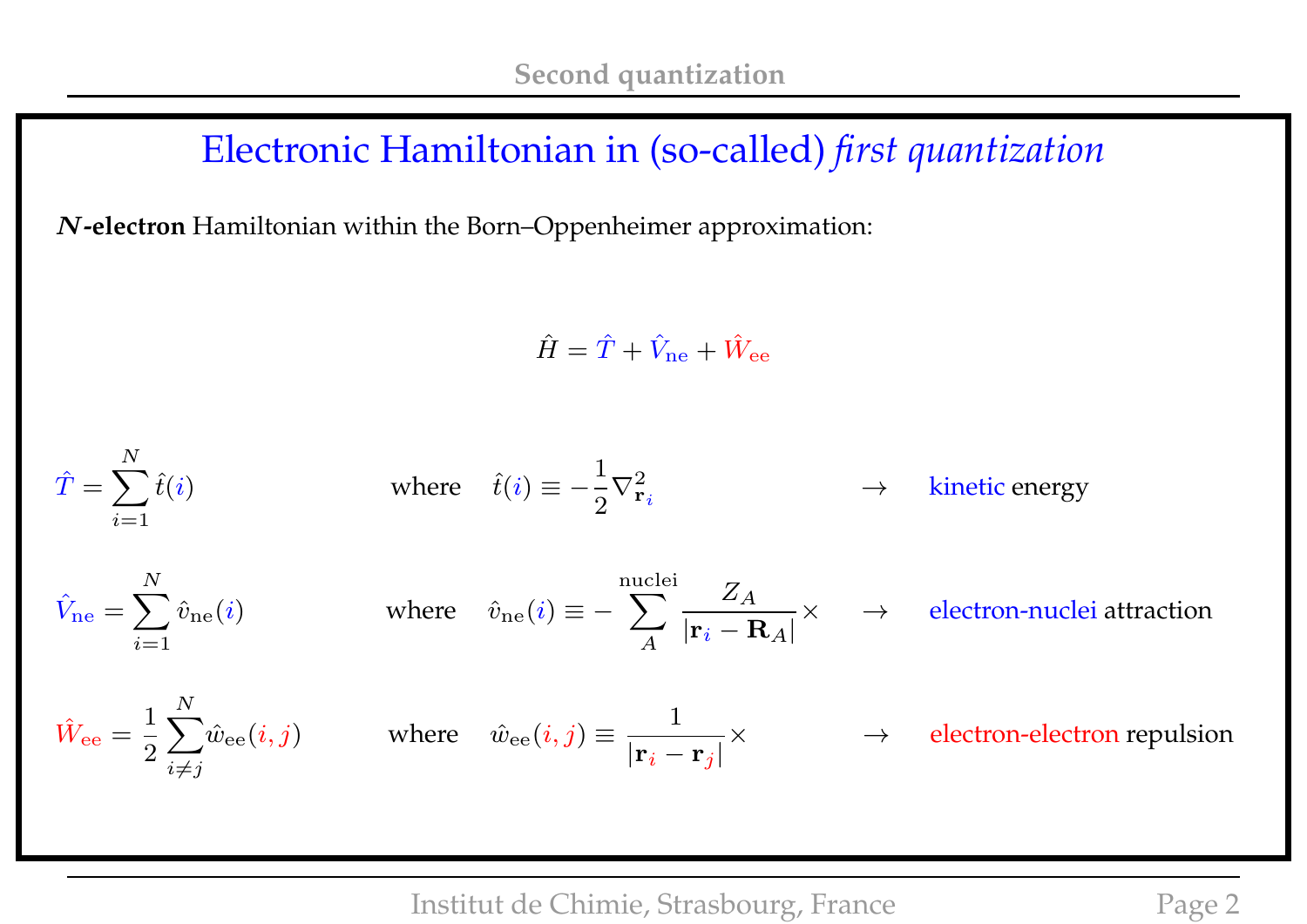# Quantum theory of a single electron

- Let us start with *Schrödinger's theory*: the quantum state of a single electron is described by a wave function (referred to as orbital)  $\Psi \equiv \Psi(\mathbf{r})$  which is a function of the electronic space coordinates r.
- In *Pauli's theory*, the spin  $\sigma = \alpha$ ,  $\beta$  (also denoted  $\sigma = \uparrow, \downarrow$ ) of the electron is an additional degree of freedom. The quantum state of a single electron is now described by a wave function  $\Psi \equiv \Psi(\mathbf{r}, \sigma)$ which is a function of both space coordinates and spin.
- In the following we denote  $X \equiv (\mathbf{r}, \sigma)$  and  $|\Psi \equiv \Psi(X)|$
- *Normalization* condition:

$$
\langle \Psi | \Psi \rangle = 1 = \sum_{\sigma = \alpha, \beta} \int \mathrm{d} \mathbf{r} \, |\Psi(\mathbf{r}, \sigma)|^2 \quad \stackrel{notation}{=} \int \mathrm{d} X \, |\Psi(X)|^2
$$

• In the non-relativistic case, a single electron will have a spin  $\sigma_0$  which is either up or down. The corresponding wave function  $\Psi_{\sigma_0}$  can then be written as a spin-orbital  $\; \mid \Psi_{\sigma_0} \;$  $\Psi_{\sigma_0}(\mathbf{r}, \sigma) = \Psi(\mathbf{r}) \delta_{\sigma \sigma_0}$ 

.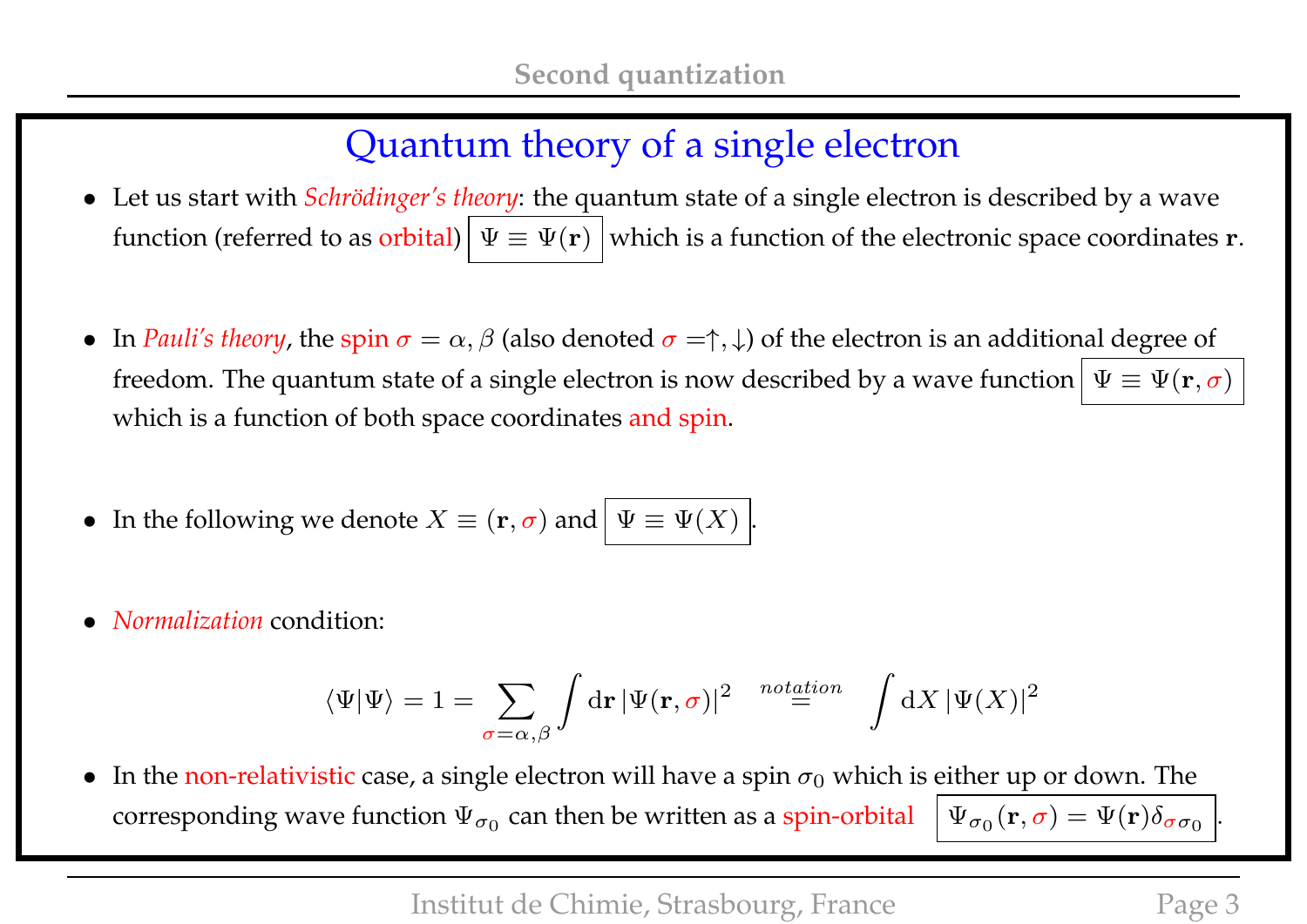## Quantum theory of two electrons

• The quantum state of two electrons is described by the following wave function:

 $\Psi \equiv \Psi(X_1, X_2),$ 

where  $X_1$  and  $X_2$  are the space-spin coordinates of the first and second electron, respectively.

• Normalization condition:

$$
\int dX_1 \int dX_2 \, |\Psi(X_1, X_2)|^2 = 1.
$$

• Electrons are *indistinguishable* particles:

$$
|\Psi(X_1, X_2)|^2 = |\Psi(X_2, X_1)|^2 \xrightarrow{\text{real algebra}} \Psi(X_1, X_2) = \pm \Psi(X_2, X_1)
$$

- Electrons are fermionic particles. Therefore, they fulfill *Pauli's exclusion principle*  $|\Psi(X, X)|^2 = 0$ .
- **Conclusion:** a physical two-electron wave function must fulfill the *anti-symmetrization principle*

$$
\Psi(X_1, X_2) = -\Psi(X_2, X_1)
$$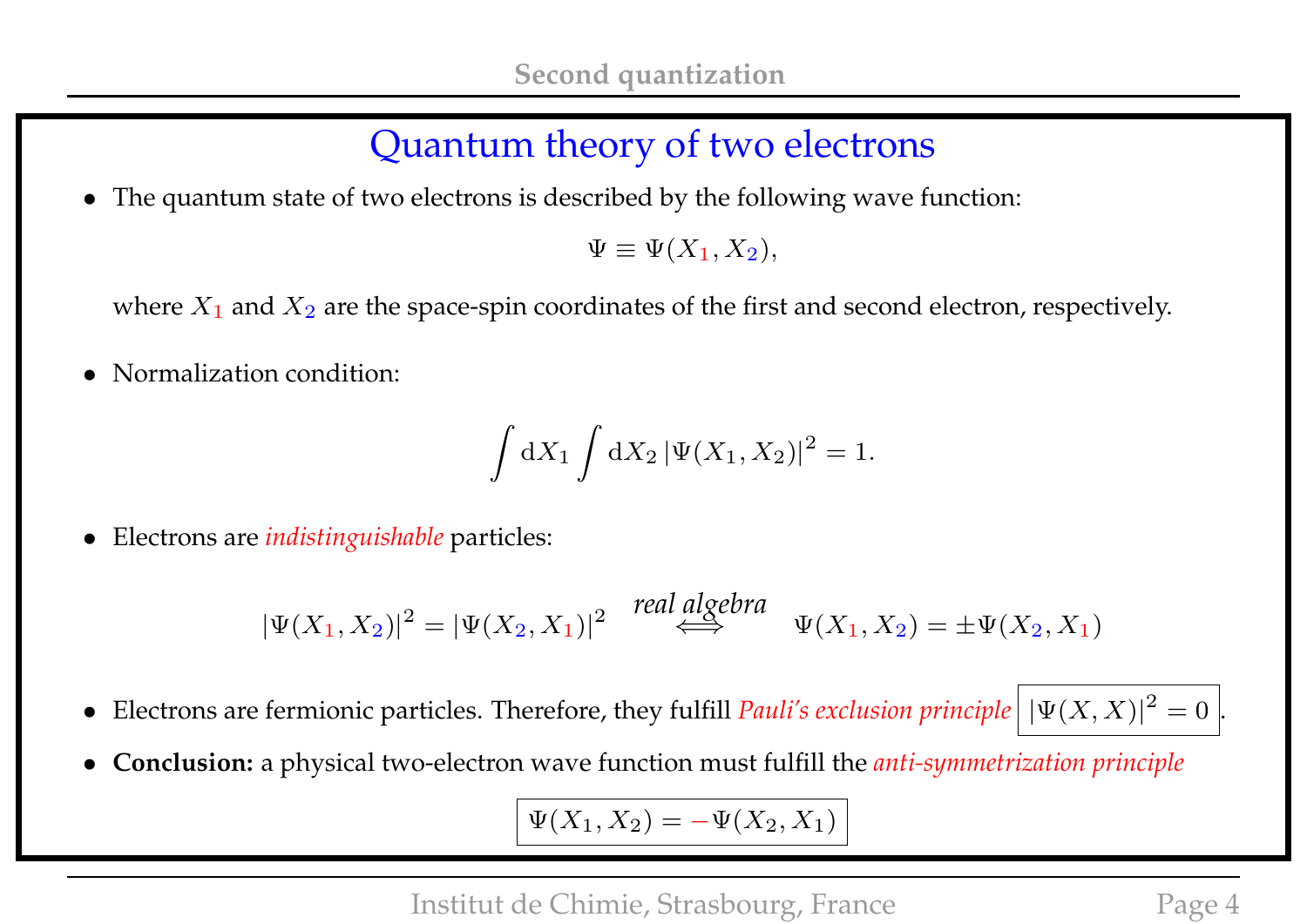### Slater determinants

• Let  $\{\varphi_K(X)\}\$ K denote an orthonormal basis of (molecular) spin-orbitals. Two electrons that occupy the spin-orbitals  $\;\varphi_I(X)\;$  and  $\;\varphi_J(X)\;$  will be described by the (normalized) Slater determinant

$$
\Phi_{IJ}(X_1,X_2) = \frac{1}{\sqrt{2}} \left| \begin{array}{cc} \varphi_I(X_1) & \varphi_I(X_2) \\ \varphi_J(X_1) & \varphi_J(X_2) \end{array} \right| = \frac{1}{\sqrt{2}} \Bigg( \varphi_I(X_1) \varphi_J(X_2) - \varphi_I(X_2) \varphi_J(X_1) \Bigg) \stackrel{\text{Dirac notation}}{=} |\Phi_{IJ}\rangle = |\varphi_I \varphi_J\rangle \Bigg)
$$

- Note that Slater determinants and, consequently, linear combinations of Slater determinants are anti-symmetric.
- Therefore, Slater determinants are convenient "building blocks" for computing the electronic wavefunction.
- Still, we may wonder if we really need this complicated expression obtained from the determinant (obviously things get worse for a larger number of electrons).
- Another drawback of the current formulation: Both Slater determinant and Hamiltonian expressions depend on the number of electrons.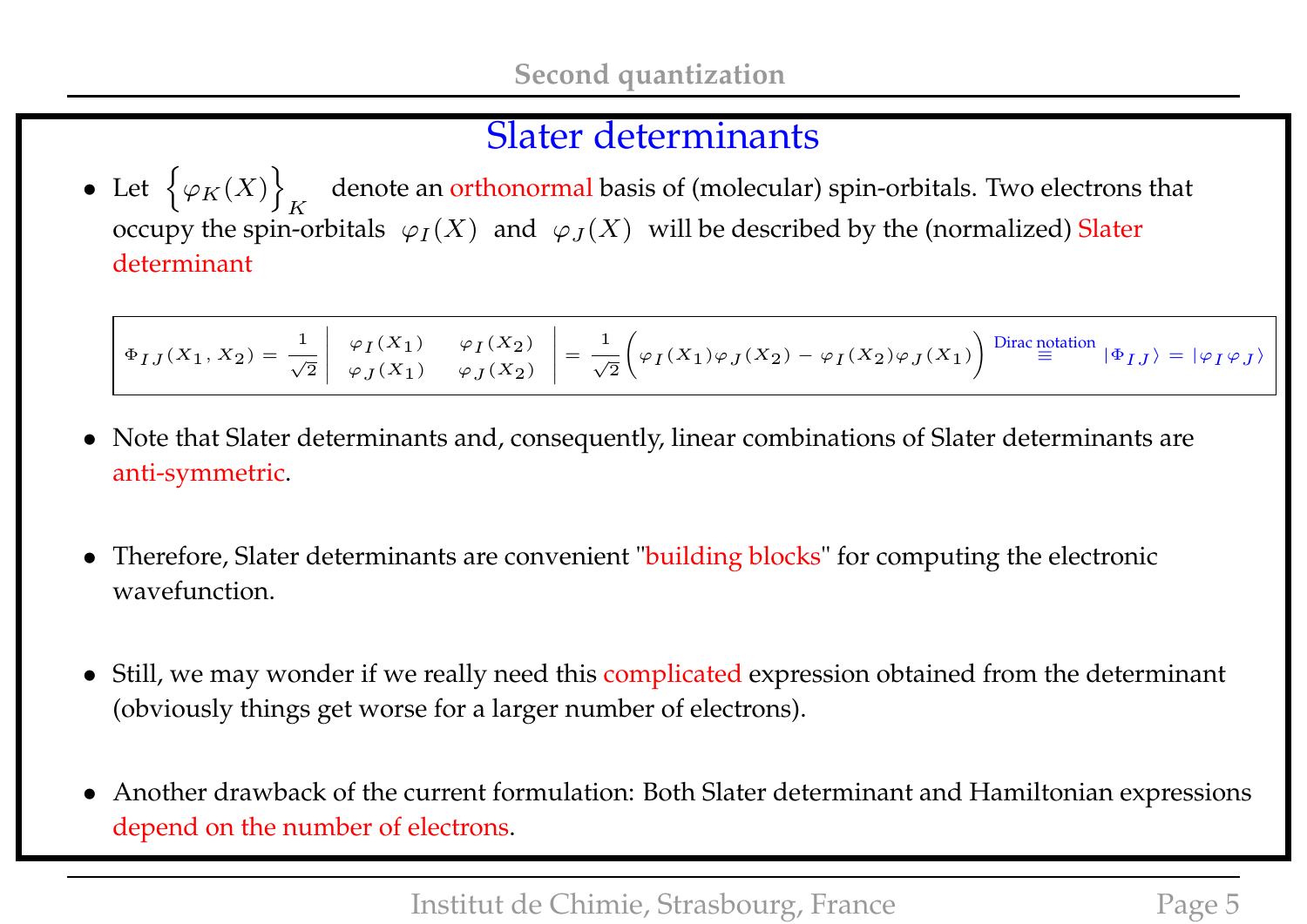### Many-electron wave functions and Dirac notation

• An  $N$ -electron system will be described by the following wave function:

$$
\Psi \equiv \Psi(X_1, X_2, \dots, X_N).
$$

• In this (more general) case, the anti-symmetrization principle reads as

$$
\Psi(X_1, X_2, \ldots, X_i, \ldots, X_j, \ldots) \stackrel{X_i \leftrightarrow X_j}{=} -\Psi(X_1, X_2, \ldots, X_j, \ldots, X_i, \ldots)
$$

• One may decompose  $\Psi$  in a basis of Slater determinants  $\{\Phi_{\xi}\}$ :

$$
\Psi(X_1, X_2, \dots, X_N) = \sum_{\xi} C_{\xi} \underbrace{\Phi_{\xi}(X_1, X_2, \dots, X_N)}_{representation \ of \ |\Phi_{\xi}\rangle} \xrightarrow{Dirac notation} \boxed{|\Psi\rangle = \sum_{\xi} C_{\xi} |\Phi_{\xi}\rangle}
$$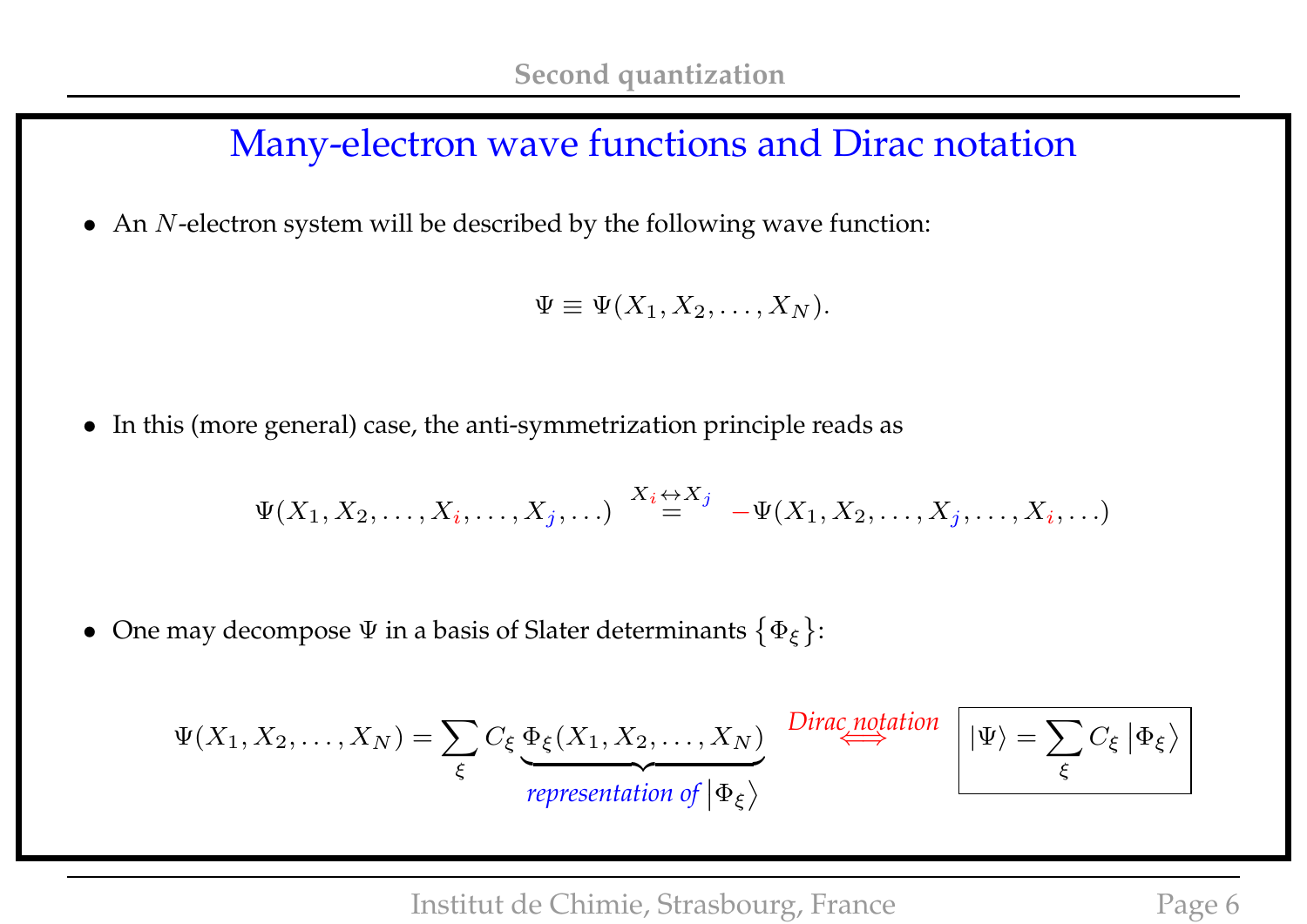## "What is occupied?" rather than "Who occupies what?"

- Since electrons are indistinguishable, there is no need to know that electron 1 occupies  $\varphi_I$  and electron 2 occupies  $\;\varphi_J\;$  or the other way around...
- The important information is that spin-orbitals  $\varphi_I$  and  $\varphi_J$  are occupied and the remaining ones are empty.
- Second quantization is a formalism that relies on this idea. Let me tell you a story...
- At the beginning there was "nothing":  $|vac\rangle$  ← *normalized* "vacuum state", *i.e.*,  $\langle vac|vac\rangle = 1$ .
- Then came the idea of introducing the quantum operator  $\hat{a}^{\dagger}_{I}$  $\frac{1}{I}$  that *creates* an electron occupying  $\varphi_I$ :  $\hat{a}^\dagger_I$  $\vert_I\vert \text{vac}\rangle \equiv \vert \varphi_I\rangle.$
- We can also *annihilate* an electron occupying  $\varphi_I$  with the quantum operator  $\hat{a}_I$ , which is the *adjoint* of  $\hat{a}^{\dagger}_{I}$  $\frac{1}{I}$ .

Math toolbox:  $\left|\begin{array}{cc} \langle u|\hat{A}|v\rangle=\langle\hat{A}^{\dag}u|v\rangle,\end{array}\right.\left(\hat{A}^{\dag}\right)^{\dag}=\hat{A},\quad \left(\hat{A}+\hat{B}\right)^{\dag}=\hat{A}^{\dag}+\hat{B}^{\dag},\quad \left(\hat{A}\hat{B}\right)^{\dag}=\hat{B}^{\dag}\hat{A}^{\dag},\quad \left(\alpha\hat{A}\right)^{\dag}=\alpha^{*}\hat{A}^{\dag}$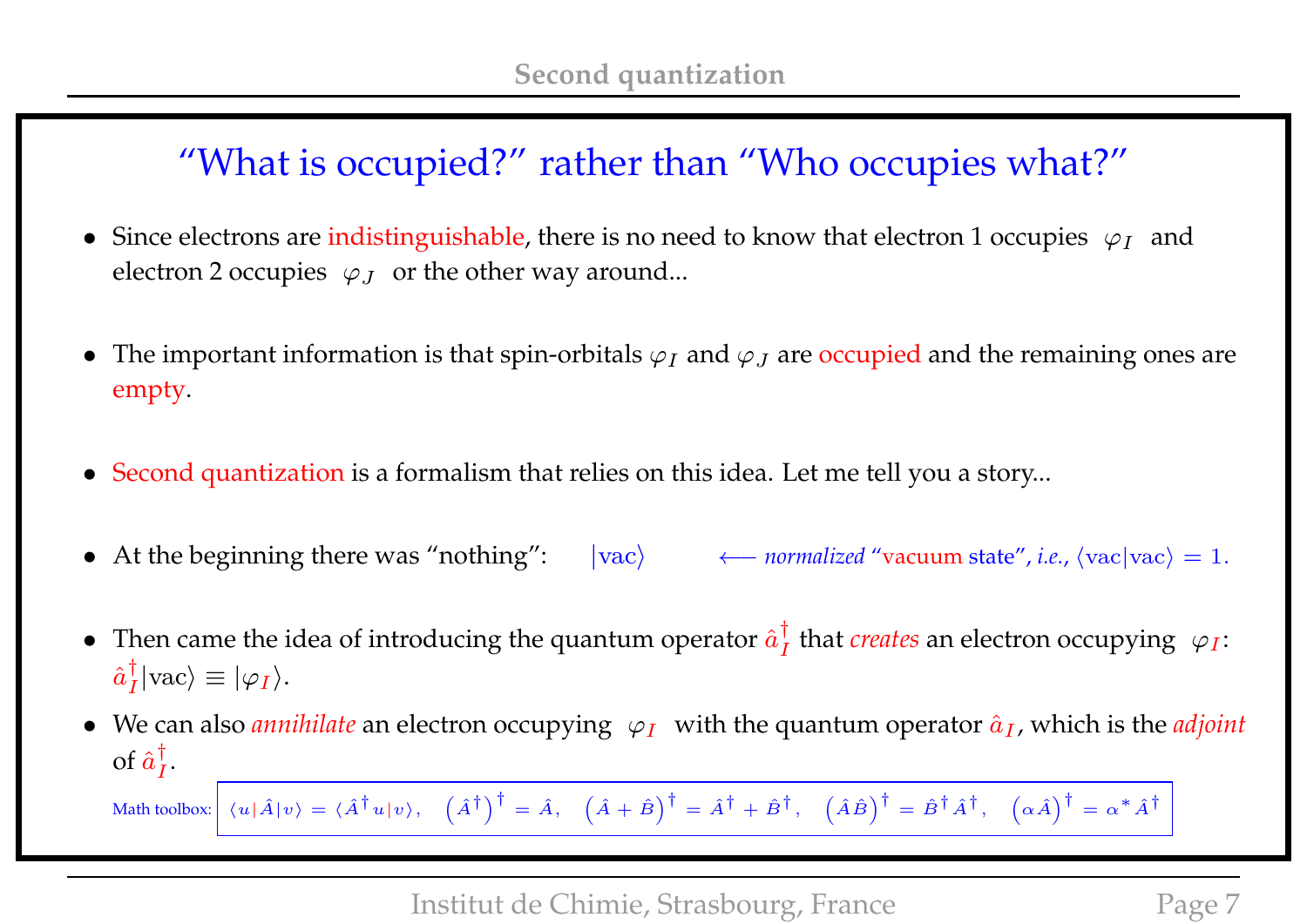## "What is occupied?" rather than "Who occupies what?"

• Applying to the vacuum *two creation operators successively* leads to another representation of a two-electron Slater determinant:

$$
\hat{a}^{\dagger}_{J}\hat{a}^{\dagger}_{I}|\text{vac}\rangle \equiv |\Phi_{IJ}\rangle = |\varphi_{I}\varphi_{J}\rangle.
$$

• If we interpret  $\hat{a}^{\dagger}_{I}$  $\frac{1}{I}\hat{a}_I$  as the *occupation operator* for the spin-orbital  $\varphi_I$ , then we should have

$$
\langle \mathrm{vac} | \hat{a}_I^{\dagger} \hat{a}_I | \mathrm{vac} \rangle = 0 \qquad \Leftrightarrow \qquad \boxed{\hat{a}_I | \mathrm{vac} \rangle = 0 \quad (\text{rule 1)}{}
$$

• In order to have a representation that is equivalent to the one used in first quantization, we only need two more rules:

$$
\begin{array}{|ccc|}\n\hline\n\forall I, J, & \hat{a}_I \hat{a}_J = -\hat{a}_J \hat{a}_I\n\end{array}
$$
 (rule 2)  $\longrightarrow$   $\hat{a}_I^{\dagger} \hat{a}_J^{\dagger} = -\hat{a}_J^{\dagger} \hat{a}_I^{\dagger}$   

$$
\boxed{\forall I, J, \hat{a}_I \hat{a}_J^{\dagger} = \delta_{IJ} - \hat{a}_J^{\dagger} \hat{a}_I}
$$
 (rule 3)  $\longrightarrow$   $\hat{a}_J^{\dagger} \hat{a}_I = \delta_{IJ} - \hat{a}_I \hat{a}_J^{\dagger}$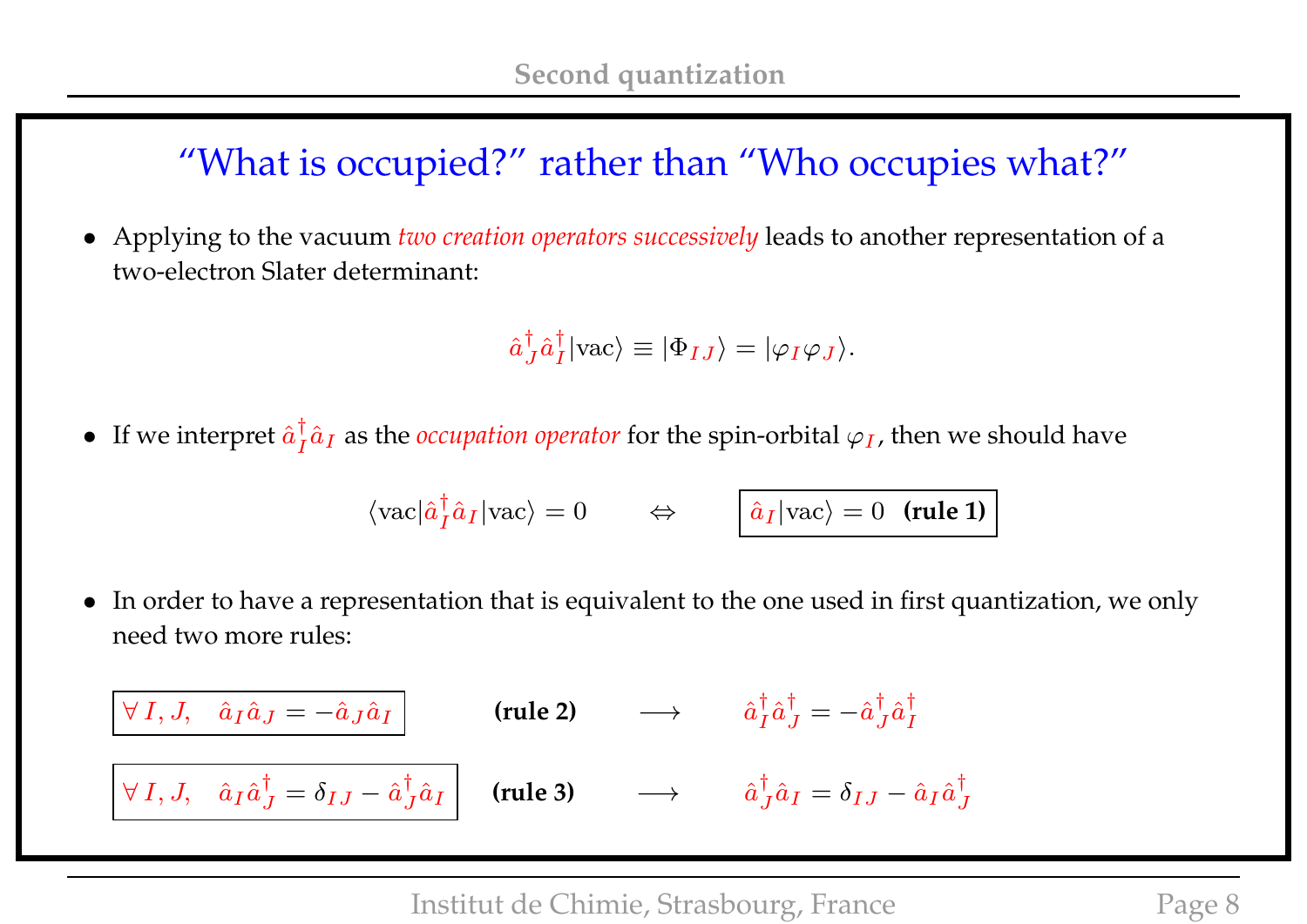### "What is occupied?" rather than "Who occupies what?"

• **Rule 2** describes the indistinguishability of the electrons,  $\hat{a}^{\dagger}_{j}$  $_{J}^{\dagger}\hat{a}_{I}^{\dagger}$  $\frac{\dagger}{I}$ |vac $\rangle = -\hat{a}^{\dagger}_{I}$  $_{I}^{\dagger}\hat{a}_{J}^{\dagger}$  $\frac{1}{J}$  | vac  $\rangle$ ,

and Pauli's principle,  $\hat{a}^{\dagger}_{I}$  $_{I}^{\dagger}\hat{a}_{I}^{\dagger}$  $\frac{1}{I}$ |vac $\rangle = 0$ .

• **Rule 3** ensures that you can only annihilate what has already been created:

$$
\hat{a}_I \hat{a}_J^{\dagger} |\text{vac}\rangle = \delta_{IJ} |\text{vac}\rangle - \hat{a}_J^{\dagger} \hat{a}_I |\text{vac}\rangle = \delta_{IJ} |\text{vac}\rangle.
$$

• It is now very easy to generate representations of Slater determinants for an arbitrary number  $N$  of electrons through products of creation operators!

$$
|\Phi_{\xi}\rangle \equiv \hat{a}_{I_1}^{\dagger} \hat{a}_{I_2}^{\dagger} \dots \hat{a}_{I_{N-1}}^{\dagger} \hat{a}_{I_N}^{\dagger} |\text{vac}\rangle \qquad \equiv \qquad \frac{1}{\sqrt{N!}} \det \left[ \{ \varphi_{I_i}(X_j) \}_{1 \le i,j \le N} \right] = \Phi_{\xi}(X_1, \dots, X_N)
$$
\n
$$
\text{second quantization} \qquad \qquad \text{first quantization}
$$

• In the following, we will use the notation  $|I_1I_2...I_{N-1}I_N\rangle = \hat{a}_I^{\dagger}$  $_{I_1}^{\dagger }\hat{a}_I^{\dagger }$  $\stackrel{\dagger}{I}_2 \cdots \hat a_I^{\dagger}$  $\overset{\dagger}{I}_{N-1}\hat{a}^{\dagger}_{I}$  $\frac{1}{I_N}$  | vac $\rangle$  |.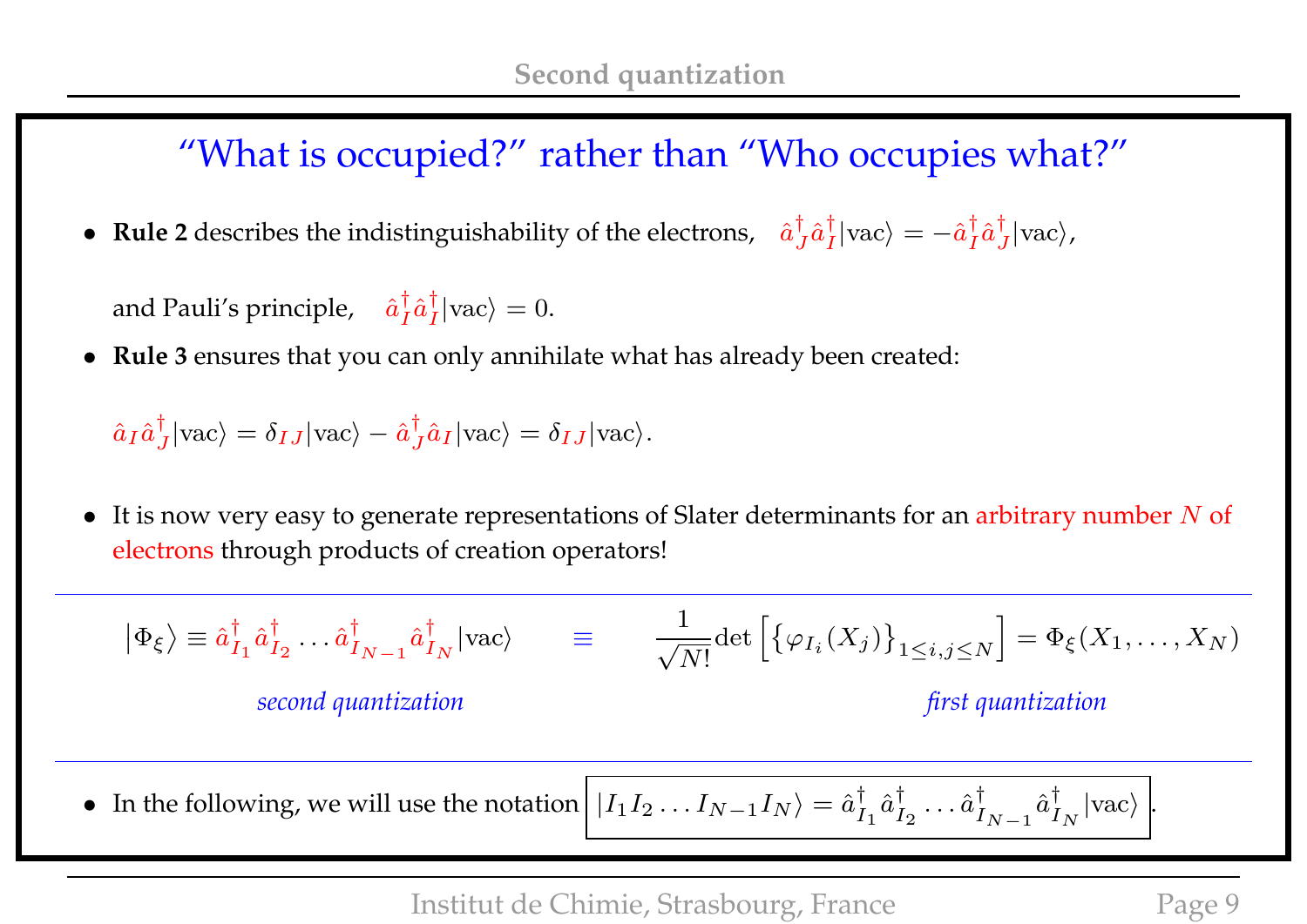### **EXERCISE:**  $\vert$  (1) Show that  $\vert I_1 I_2 ... I_{N-1} I_N \rangle$  is normalized.

**(2)** Let us consider another state  $|J_1J_2 \ldots J_{N-1}J_N\rangle$  and assume that at least one of the occupied spin-orbitals (let us denote it  $\varphi_{J_k}$ ) is not occupied in  $|I_1I_2\ldots I_{N-1}I_N\rangle.$  Show that the two states are orthogonal.

**(3)** The "counting" operator  $\hat{N}$  is defined as  $\hat{N} = \sum \hat{n}_I$  where  $\hat{n}_I = \hat{a}_I^{\dagger}$ I  $\frac{1}{I}\hat{a}_I$ . Show that

$$
\hat{n}_I | I_1 I_2 \dots I_{N-1} I_N \rangle = | I_1 I_2 \dots I_{N-1} I_N \rangle \quad \text{if } I = I_k \quad 1 \le k \le N
$$

 $= 0$  otherwise

and conclude that  $I_2...I_{N-1}I_N\rangle=N|I_1I_2...I_{N-1}I_N\rangle|.$ 

**(4)** Explain why states corresponding to different numbers of electrons are automatically orthogonal.

**(5)** Explain why any normalized state  $|\Psi\rangle$  fulfills the condition  $|0 \leq \langle \Psi | \hat{n}_I | \Psi \rangle \leq 1$ .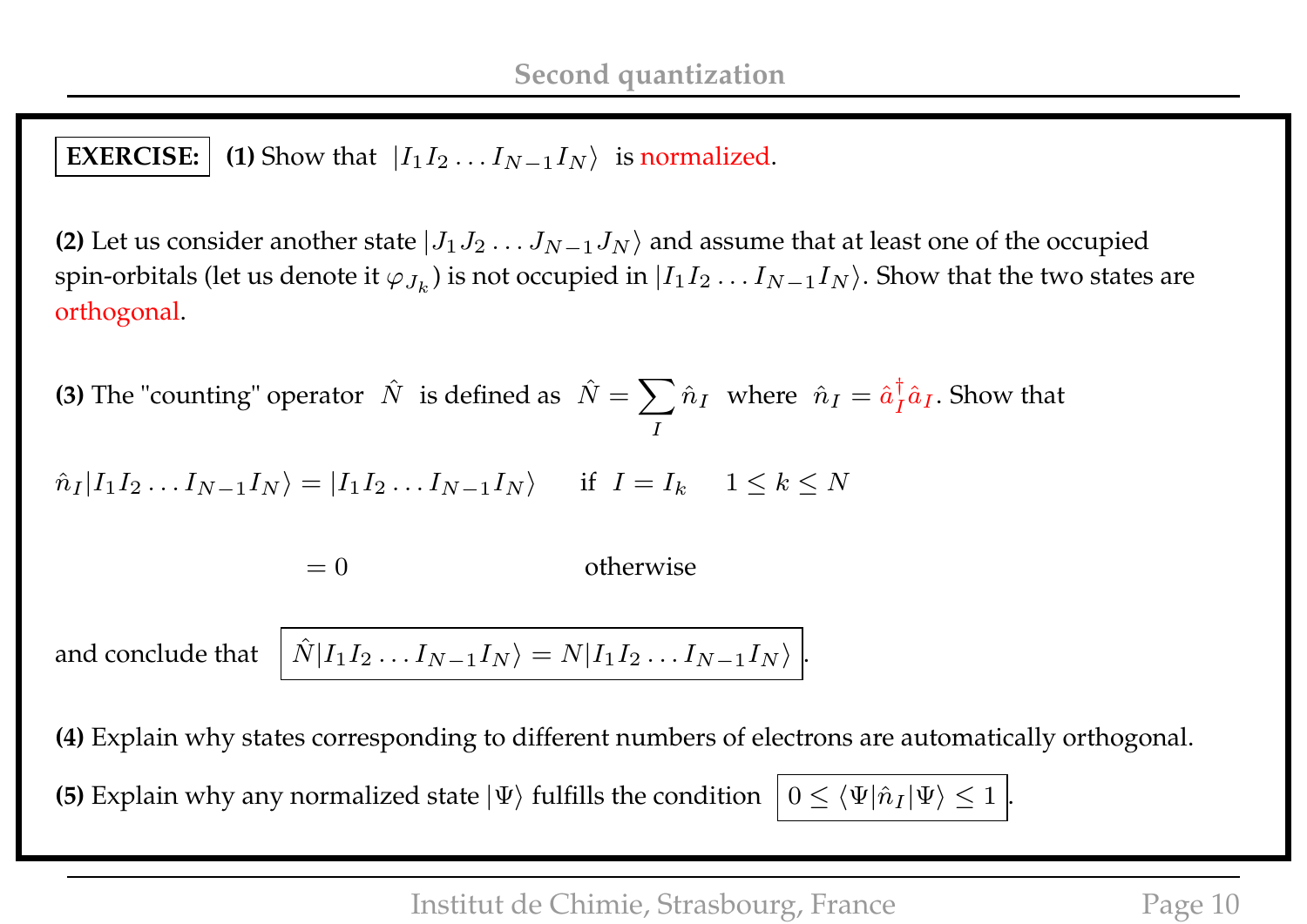### One-electron operators in second quantization

- Let  $\hat{h}$  denote a one-electron operator  $(\hat{t} + \hat{v}_{ne}$  for example): it acts on the one-electron states  $|\varphi_I\rangle$ .
- Resolution of the identity:  $\sum$ I  $|\varphi_I\rangle\langle\varphi_I|=\hat{\mathbb{1}},$

which leads to the conventional representation

$$
\hat{h} = \hat{1} \hat{h} \; \hat{1} = \sum_{I,J} \langle \varphi_I | \hat{h} | \varphi_J \rangle | \varphi_I \rangle \langle \varphi_J | \: .
$$

• Second-quantized representation: 
$$
\hat{h} \equiv
$$

$$
\left\lceil \hat{h} \equiv \sum_{I,J} \langle \varphi_I | \hat{h} | \varphi_J \rangle \hat{a}^\dagger_I \hat{a}_J \right\rceil
$$

Indeed,

$$
\left(\sum_{I,J}\langle\varphi_I|\hat{h}|\varphi_J\rangle\hat{a}_I^{\dagger}\hat{a}_J\right)|\varphi_K\rangle = \left(\sum_{I,J}\langle\varphi_I|\hat{h}|\varphi_J\rangle\hat{a}_I^{\dagger}\hat{a}_J\right)\hat{a}_K^{\dagger}|vac\rangle = \left(\sum_{I,J}\langle\varphi_I|\hat{h}|\varphi_J\rangle\hat{a}_I^{\dagger}\delta_{JK}\right)|vac\rangle
$$

$$
=\sum_I \langle \varphi_I|\hat{h}|\varphi_K\rangle|\varphi_I\rangle=\hat{h}|\varphi_K\rangle
$$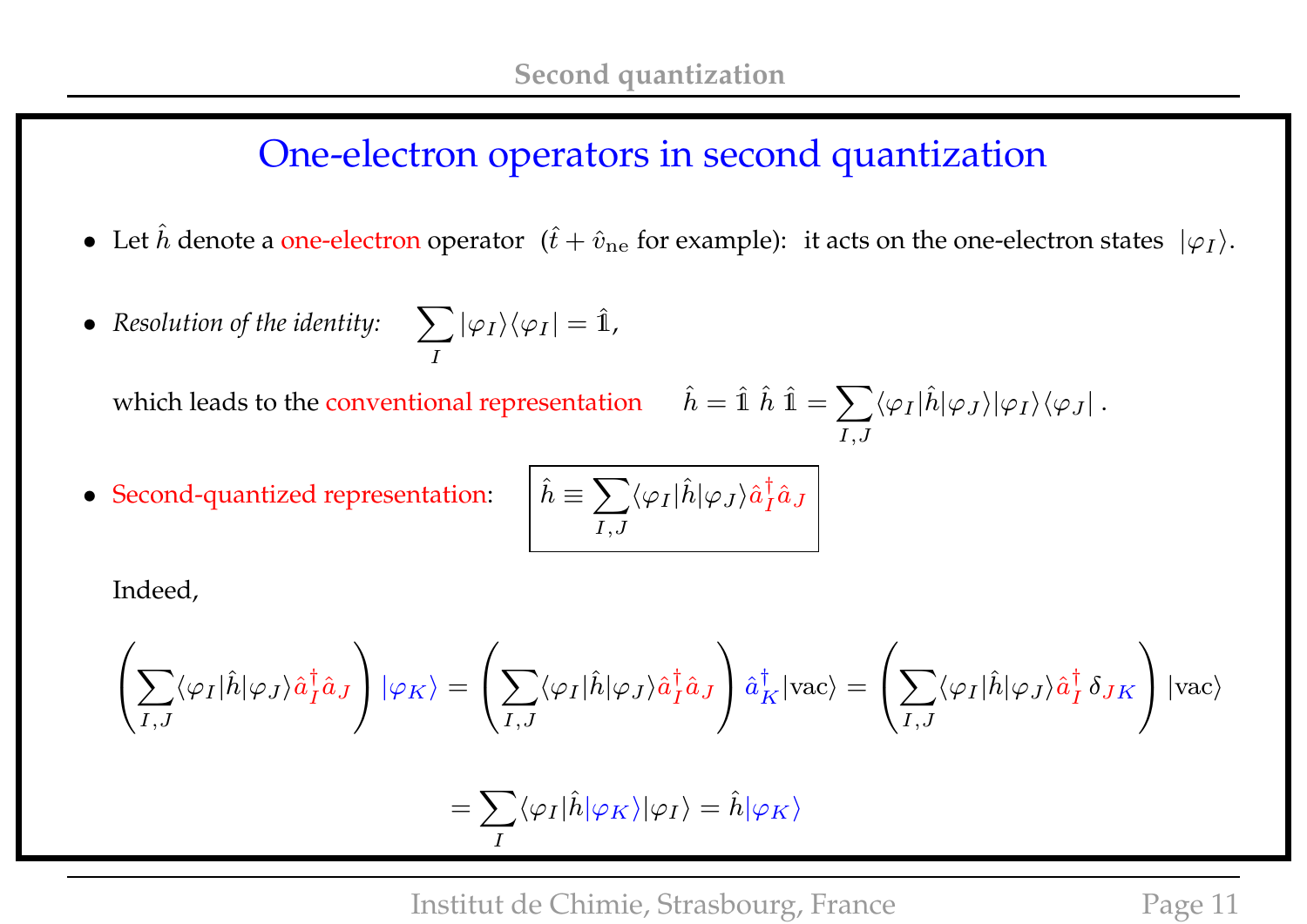• What is convenient is that this second-quantized representation is valid for any number  $N$  of electrons:

$$
\sum_{i=1}^N \hat{h}(i) \quad \equiv \quad \sum_{I,J} \langle \varphi_I | \hat{h} | \varphi_J \rangle \hat{a}_I^{\dagger} \hat{a}_J \quad \equiv \quad \hat{h}
$$

The information about  $N$  has been completely transferred to the states. It does not appear in the operator anymore.

**EXERCISE:** Let us consider another orthonormal basis  $\{\varphi_K(X)\}\$ K of spin-orbitals that we decompose in the current basis as follows,  $\ket{\tilde{\varphi}_P}=\sum \limits_{i=1}^N\ket{\tilde{\varphi}_P}$  $\pmb Q$  $U_{QP}|\varphi_Q\rangle.$ 

**(1)** Show that the matrix **U** is unitary  $(\mathbf{U}^{\dagger} = \mathbf{U}^{-1})$ .

(2) Explain why 
$$
\hat{a}_{\tilde{P}}^{\dagger} = \sum_{Q} U_{QP} \hat{a}_{Q}^{\dagger}
$$
 and show that  $\sum_{I,J} \langle \tilde{\varphi}_I | \hat{h} | \tilde{\varphi}_J \rangle \hat{a}_{\tilde{I}}^{\dagger} \hat{a}_{\tilde{J}} \equiv \hat{h}$ .

**(3)** Show that the diagonalization of  $\hat{h}$  in the one-electron space leads automatically to the diagonalization in the N-electron space (see the previous exercise).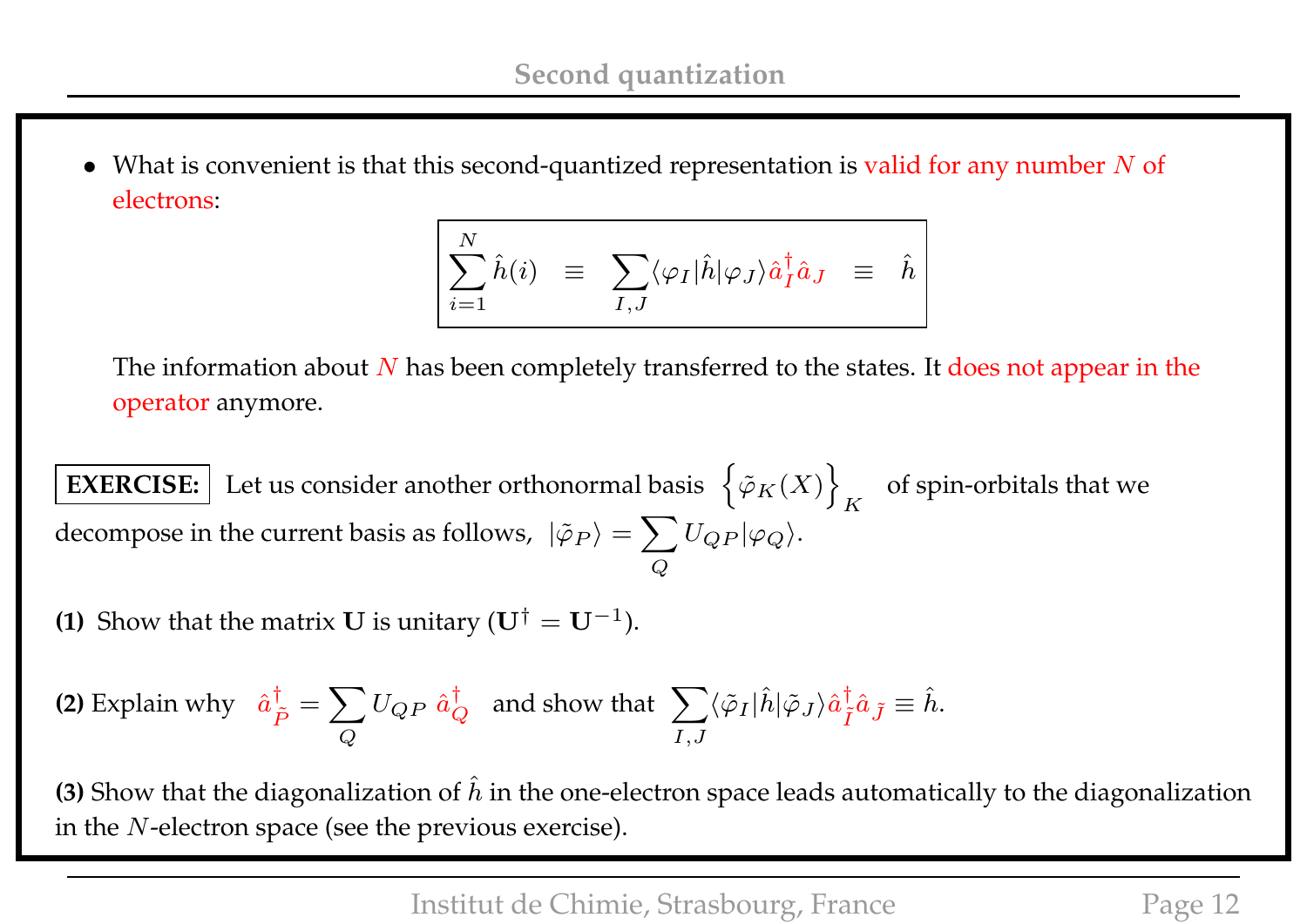## Two-electron contributions to the second-quantized Hamiltonian

• The total electronic Hamiltonian reads in second quantization as follows *[see the complements]*,

$$
\hat{H} = \sum_{IJ} \langle \varphi_I | \hat{h} | \varphi_J \rangle \hat{a}_I^{\dagger} \hat{a}_J + \frac{1}{2} \sum_{IJKL} \langle \varphi_I \varphi_J | \hat{w}_{ee} | \varphi_K \varphi_L \rangle \hat{a}_I^{\dagger} \hat{a}_J^{\dagger} \hat{a}_L \hat{a}_K
$$
\n
$$
\equiv \hat{W}_{ee}
$$

where 
$$
\langle \varphi_I | \hat{h} | \varphi_J \rangle = \int dX \varphi_I^*(X) \times (\hat{h} \varphi_J)(X)
$$
  $\leftarrow$  one-electron integrals  
 $\langle \varphi_I \varphi_J | \hat{w}_{ee} | \varphi_K \varphi_L \rangle = \int \int dX_1 dX_2 \varphi_I^*(X_1) \varphi_J^*(X_2) \times (\hat{w}_{ee} \varphi_K \varphi_L)(X_1, X_2) \leftarrow$ two-electron integrals

- Note that this expression is also valid for a relativistic Hamiltonian. Two or four-component spinors should be used rather than spin-orbitals in conjunction with the Dirac (Breit) Coulomb Hamiltonian.
- The standard (non-relativistic) Hamiltonian will be used in the following.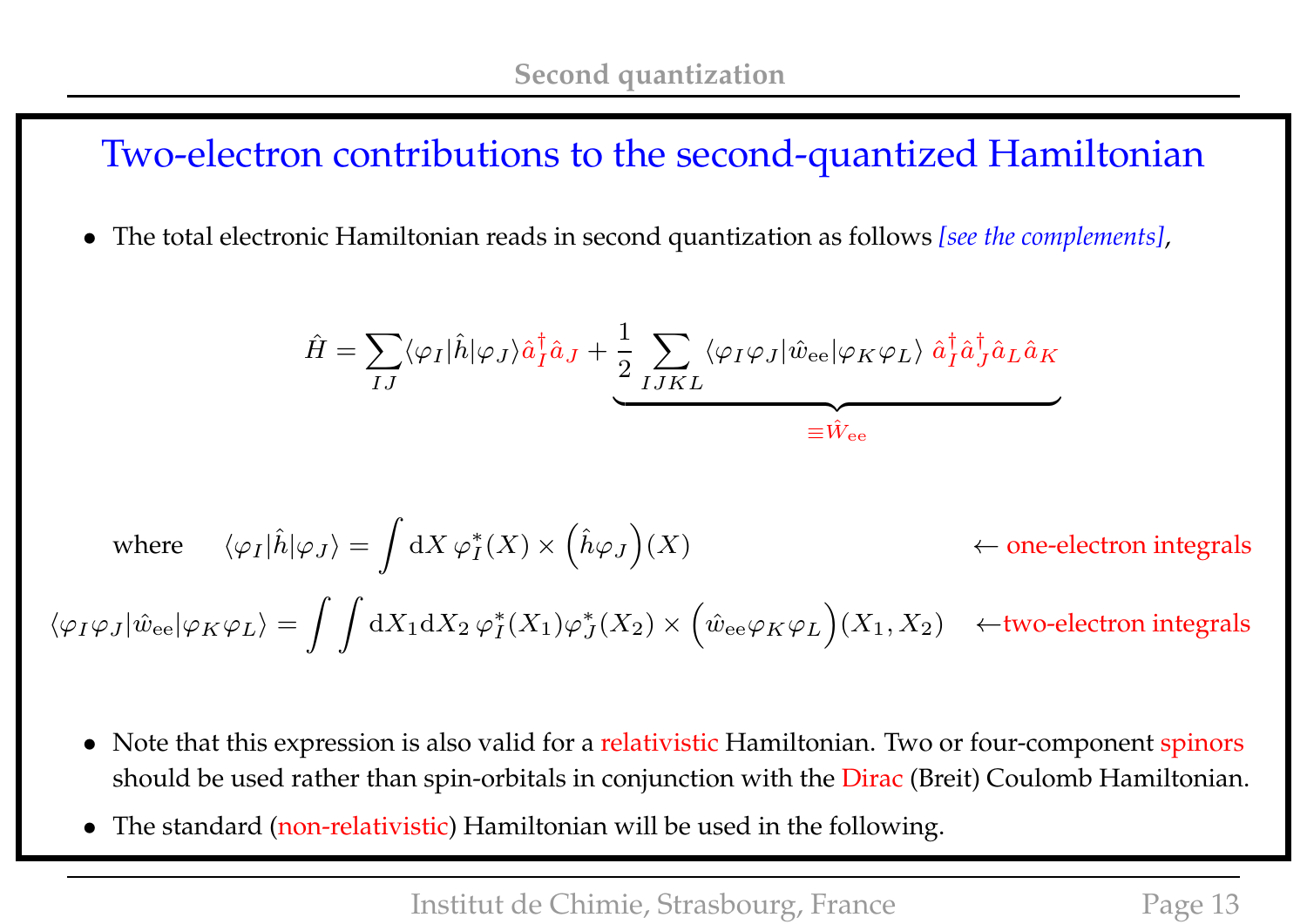#### **EXERCISE:**

At the non-relativistic level, real algebra can be used,  $\;\;\varphi_I(X)=\varphi_{i\sigma}({\bf r},\tau)=\phi_i({\bf r})\delta_{\sigma\tau}$ ,

$$
\hat{h} \equiv -\frac{1}{2}\nabla_{\mathbf{r}}^2 + v_{\text{ne}}(\mathbf{r}) \times \text{ and } \hat{w}_{\text{ee}} \equiv \frac{1}{|\mathbf{r}_1 - \mathbf{r}_2|} \times .
$$

Show that the Hamiltonian, that is here a spin-free operator, can be rewritten in the basis of the molecular orbitals  $\left\{ \phi_p(\mathbf{r}) \right\}$ p as follows

$$
\hat{H} = \sum_{p,q} h_{pq} \hat{E}_{pq} + \frac{1}{2} \sum_{p,q,r,s} \langle pr | qs \rangle \left( \hat{E}_{pq} \hat{E}_{rs} - \delta_{qr} \hat{E}_{ps} \right)
$$

where 
$$
\hat{E}_{pq} = \sum_{\sigma} \hat{a}^{\dagger}_{p,\sigma} \hat{a}_{q,\sigma}
$$
,  $h_{pq} = \langle \phi_p | \hat{h} | \phi_q \rangle$  and  

$$
\langle pr | qs \rangle = \int \int d\mathbf{r}_1 d\mathbf{r}_2 \; \phi_p(\mathbf{r}_1) \phi_r(\mathbf{r}_2) \; \frac{1}{|\mathbf{r}_1 - \mathbf{r}_2|} \; \phi_q(\mathbf{r}_1) \phi_s(\mathbf{r}_2) = (pq | rs).
$$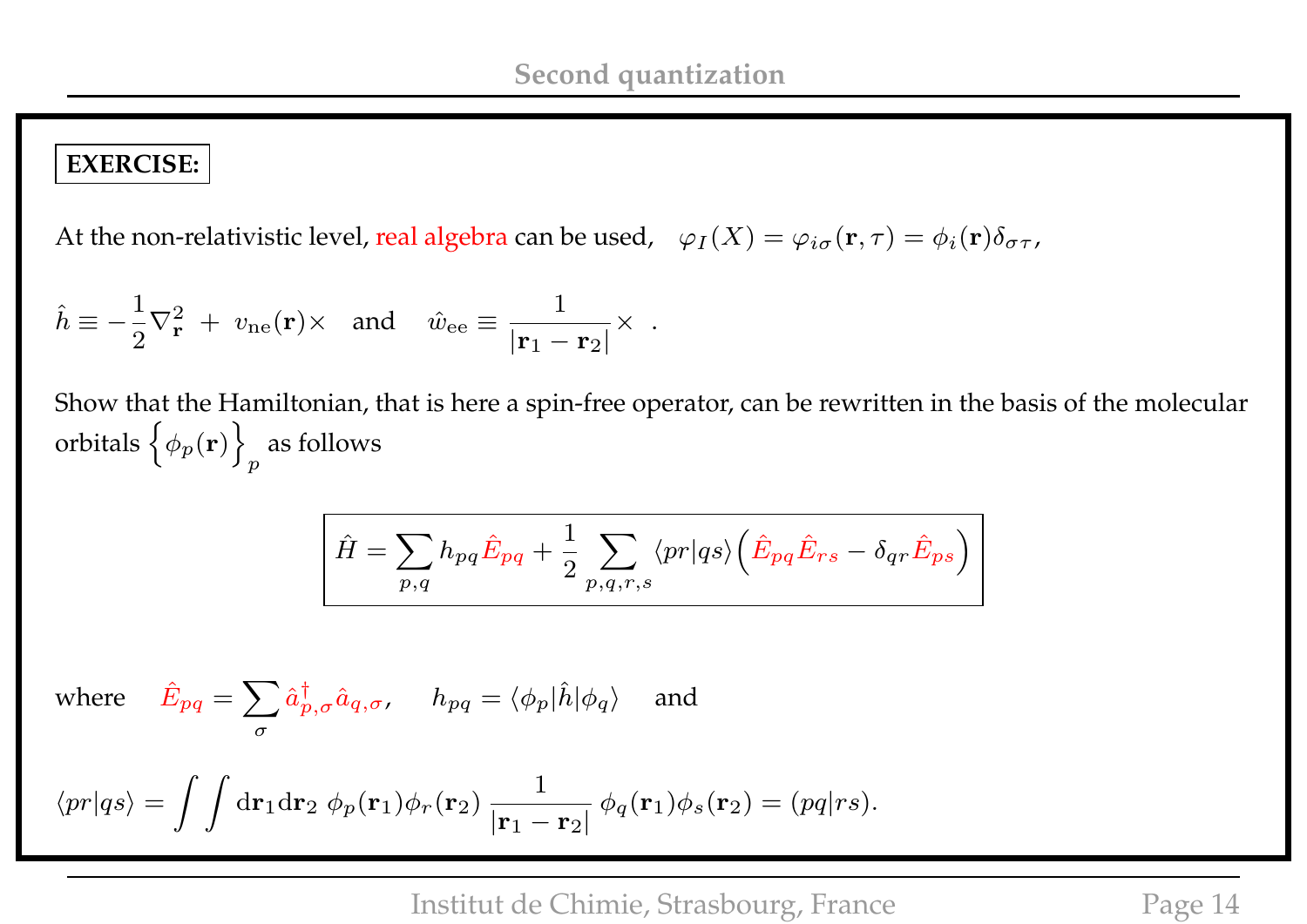### **EXERCISE:**

For any normalized N-electron wavefunction  $\Psi$ , we define the one-electron (1) and two-electron (2) reduced density matrices (RDM) as follows,

$$
D_{pq} = \langle \Psi | \hat{E}_{pq} | \Psi \rangle
$$
 and  $D_{pqrs} = \langle \Psi | \hat{E}_{pq} \hat{E}_{rs} - \delta_{qr} \hat{E}_{ps} | \Psi \rangle$ .

**(1)** Show that the 1RDM is symmetric and that  $\forall p$ , the occupation  $n_p = D_{pp}$  of the orbital p fulfills the inequality  $0 \le n_p \le 2$ . Show that the trace of the 1RDM equals N.

**(2)** Explain why the expectation value for the energy  $\langle \Psi | \hat{H} | \Psi \rangle$  can be determined from the 2RDM. **Hint**: show that  $D_{pq} =$ 1  $N-1$  $\sum$ r  $D_{pqrr}$ .

**(3)** Let us consider the particular case  $|\Psi\rangle\to|\Phi\rangle=\prod\prod\hat{a}^\dag_{i,\sigma}|\text{vac}\rangle$ . Explain why both density matrices  $N/2$  $i=1$   $\sigma$ are non-zero only in the occupied-orbital space.

Show that  $D_{ij} = 2\delta_{ij}$  and  $D_{ijkl} = 4\delta_{ij}\delta_{kl} - 2\delta_{jk}\delta_{il}$  and ...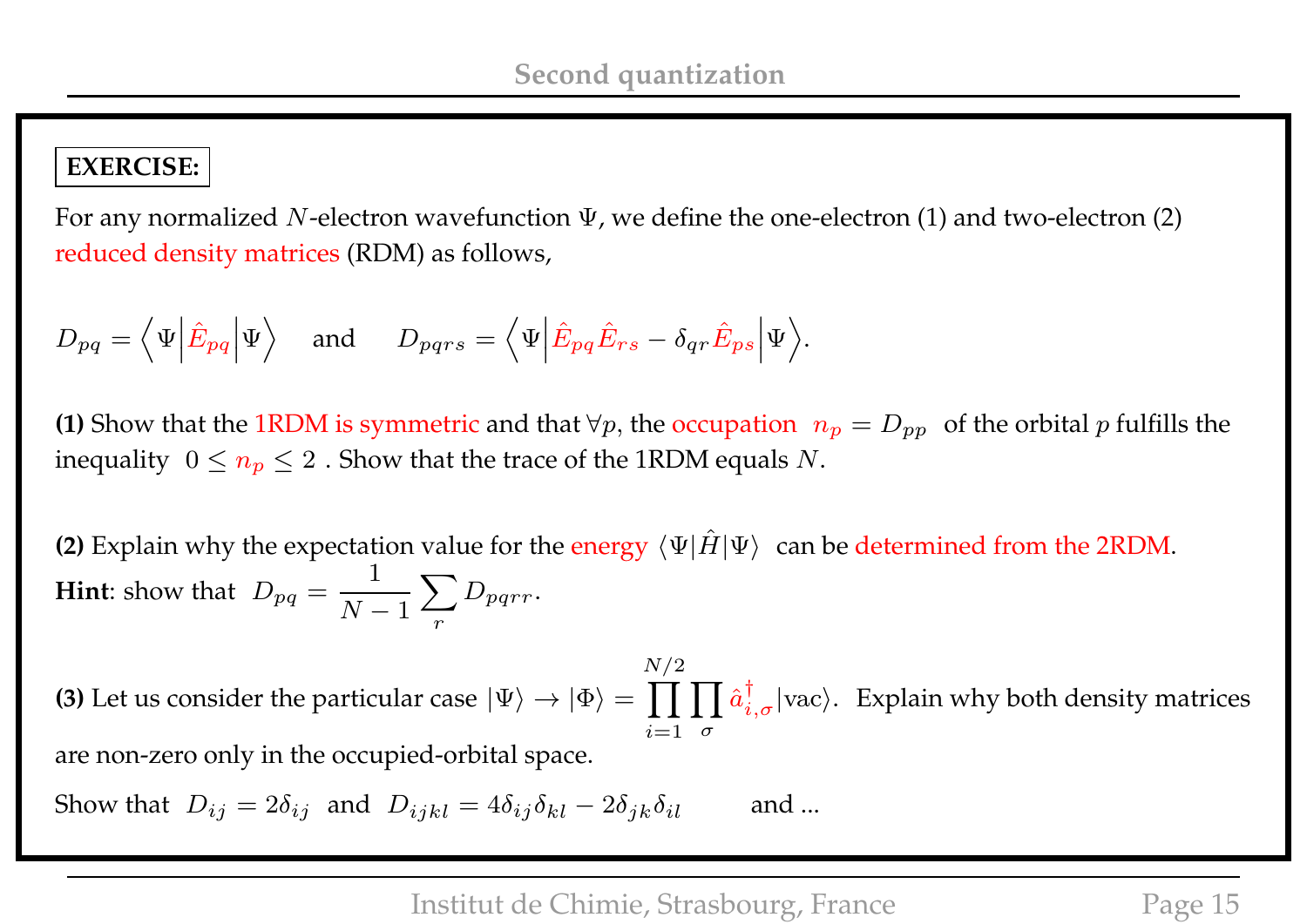... deduce the corresponding energy expression:

$$
\langle \Phi | \hat{H} | \Phi \rangle = 2 \sum_{i=1}^{N/2} h_{ii} + \sum_{i,j=1}^{N/2} \left( 2 \langle i j | i j \rangle - \langle i j | j i \rangle \right).
$$

**(4)** Let  $i, j$  and  $a, b$  denote occupied and unoccupied (virtuals) orbitals in  $\Phi$  , respectively. Explain why  $|\hat{E}_{ai}|$  and  $|\hat{E}_{ai}\hat{E}_{bj}|$  are referred to as single excitation and double excitation operators, respectively.

**Hint**: derive simplified expressions for  $|\Phi_i^a\rangle =$ 1 √ 2  $\hat{E}_{ai} |\Phi\rangle$  and  $|\Phi_{ij}^{ab}\rangle =$ 1 2  $\hat{E}_{ai}\hat{E}_{bj}|\Phi\rangle$  with  $i < j, a < b.$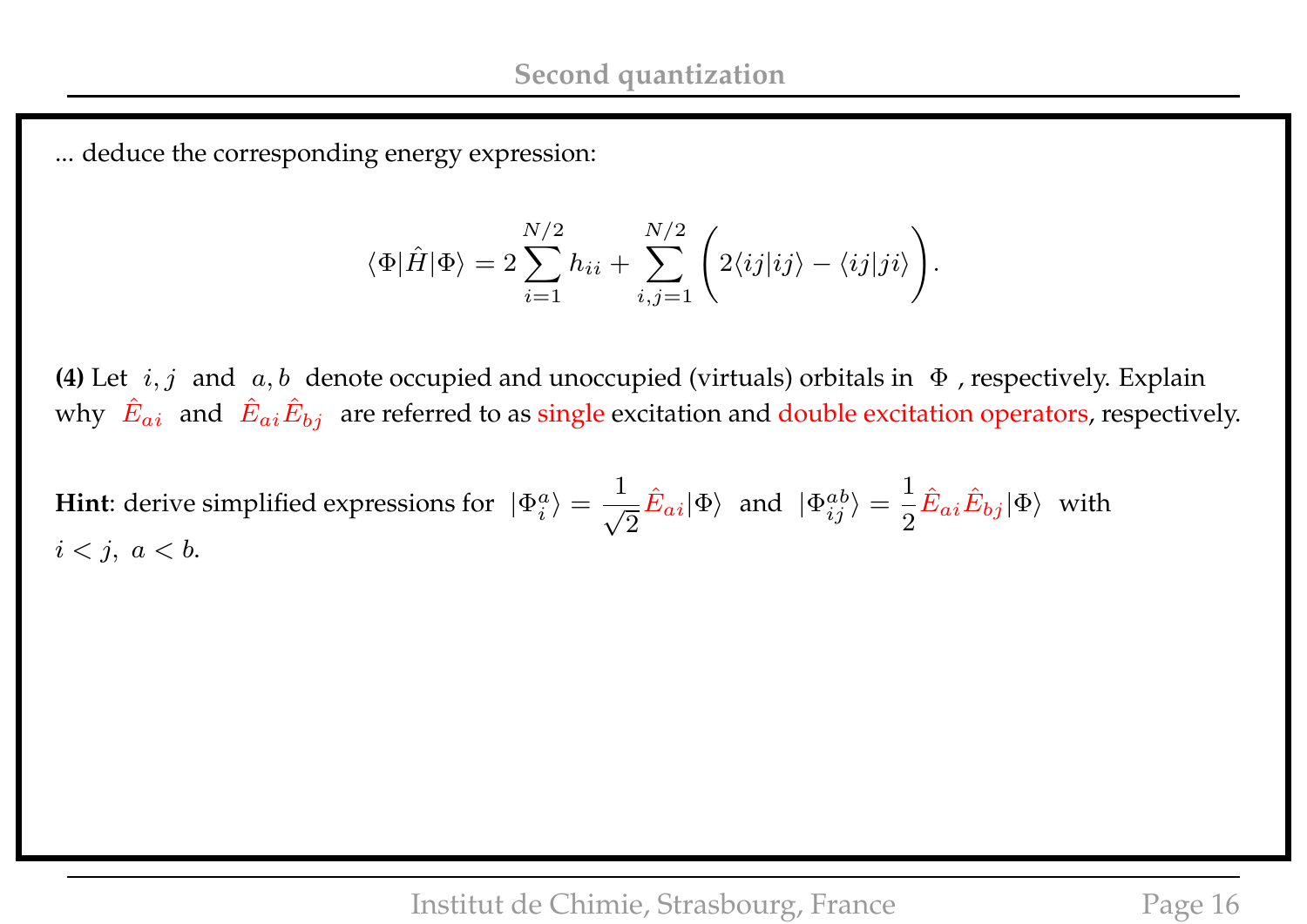# Why "second" quantization?

• Let us focus on the (one-electron) electron-nuclei local potential operator which, in second quantization, reads  $\sum$ N  $i=1$  $\hat{v}_\mathrm{ne}(i) \equiv \sum$ IJ  $\langle \varphi_I|\hat{v}_\text{ne}|\varphi_J\rangle \hat{a}^\dagger_I$  $i \hat{a}$ <sub>J</sub> where  $\langle \varphi_I|\hat{v}_\text{ne}|\varphi_J\rangle =$  $\overline{\phantom{a}}$  $\mathrm{d}X\;v_{\mathrm{ne}}(\mathbf{r})\varphi_{I}^{\ast}% =\operatorname{div}(\mathbf{r})\varphi_{I}^{\ast}+\operatorname{div}(\mathbf{r})\varphi_{I}^{\ast}+\operatorname{div}(\mathbf{r})\varphi_{I}^{\ast}%$  $^*_I(X)\varphi_J(X),$ 

thus leading to

$$
\hat{V}_{\text{ne}} \equiv \int dX \ v_{\text{ne}}(\mathbf{r}) \underbrace{\left(\sum_{I} \varphi_{I}^{*}(X)\hat{a}_{I}^{\dagger}\right)}_{\hat{\Psi}^{\dagger}(X)} \underbrace{\left(\sum_{J} \varphi_{J}(X)\hat{a}_{J}\right)}_{\hat{\Psi}} = \boxed{\int d\mathbf{r} \ v_{\text{ne}}(\mathbf{r}) \sum_{\sigma} \hat{\Psi}^{\dagger}(\mathbf{r}, \sigma) \hat{\Psi}(\mathbf{r}, \sigma) \equiv \hat{V}_{\text{ne}}}
$$

• For a single electron occupying the spin-orbital  $\Psi(X) = \Psi(\mathbf{r}, \sigma)$ , the corresponding expectation value for the electron-nuclei potential energy equals

$$
\langle\Psi|\hat{v}_{\rm ne}|\Psi\rangle = \int \mathrm{d}X \ v_{\rm ne}(\mathbf{r})\Psi^*(X)\Psi(X) = \int \mathrm{d}\mathbf{r} \, v_{\rm ne}(\mathbf{r})\sum_{\sigma} \Psi^*(\mathbf{r},\sigma)\Psi(\mathbf{r},\sigma).
$$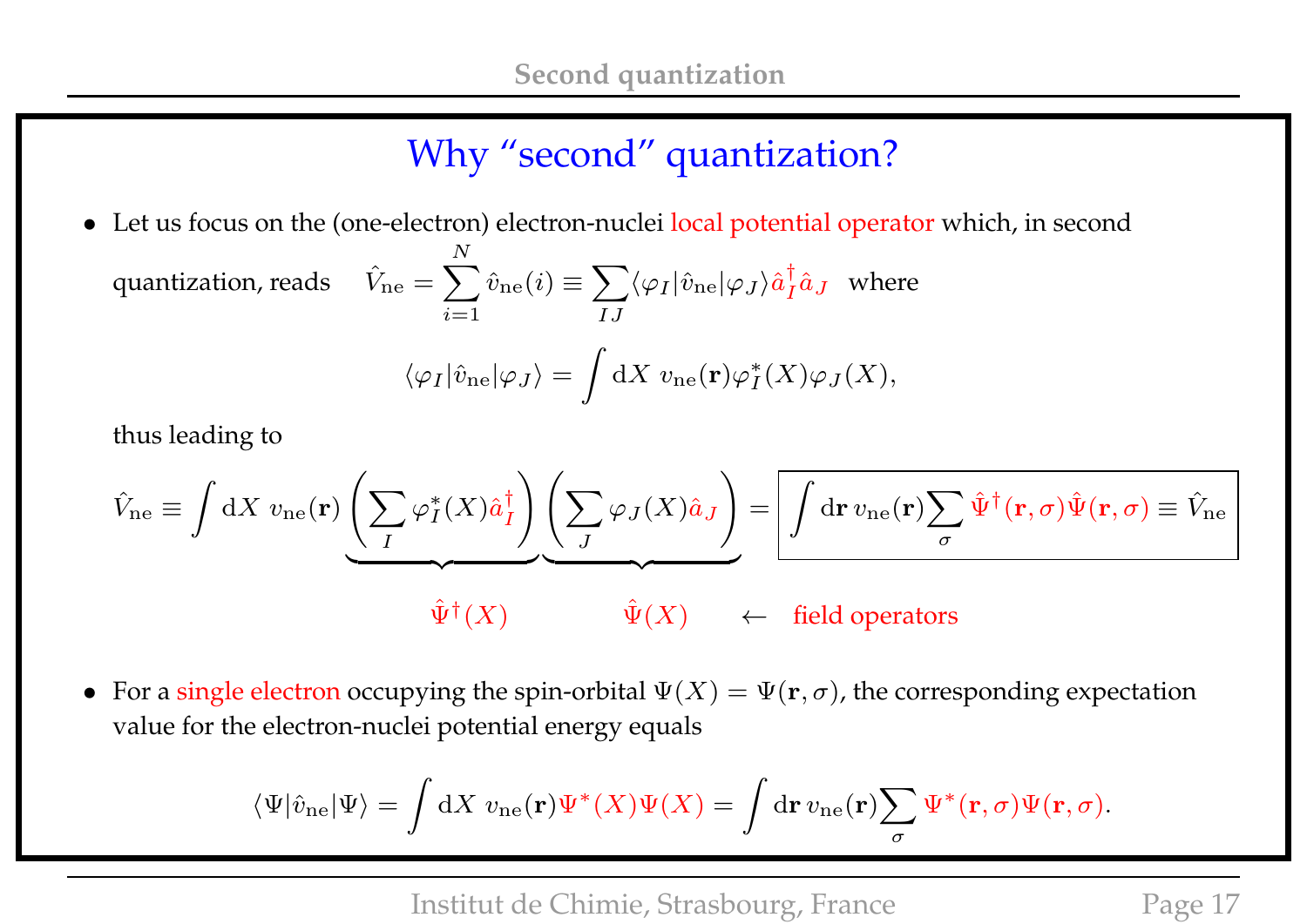## *Complements*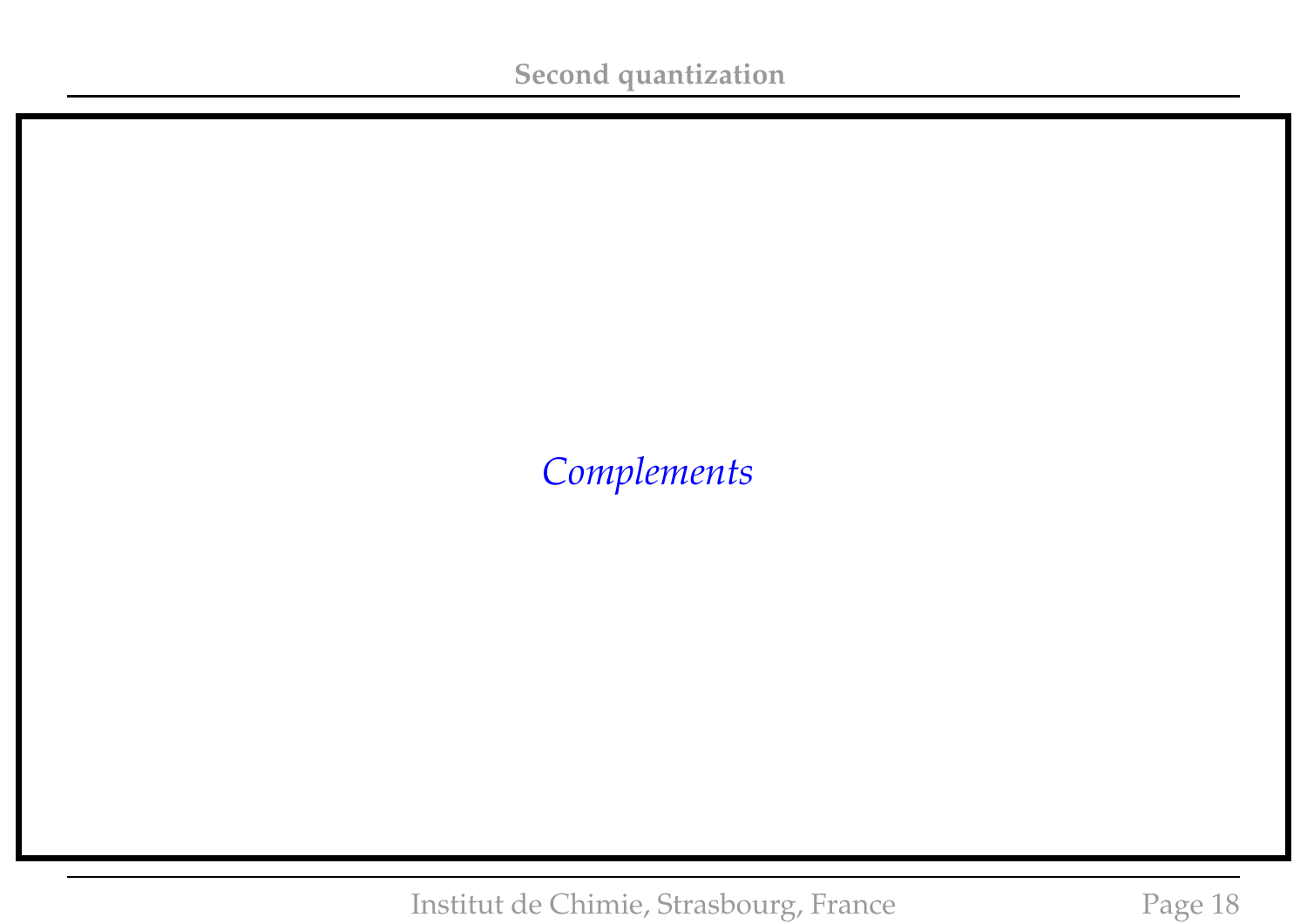### Two-electron operators in second quantization

- Let  $\hat{w}$  denote a two-electron operator: it acts on two-electron states  $|\varphi_I\varphi_J\rangle = |1: \varphi_I, 2: \varphi_J\rangle$ .
- A complete anti-symmetrized basis should be used for describing the two electrons:

$$
|IJ\rangle = \frac{1}{\sqrt{2}} \left( |\varphi_I \varphi_J \rangle - |\varphi_J \varphi_I \rangle \right) \equiv \hat{a}_I^{\dagger} \hat{a}_J^{\dagger} |\text{vac}\rangle \quad \text{with } I < J.
$$

Consequently, any two-electron anti-symmetrized state  $|\Psi\rangle$  shoud fulfill the condition

$$
\hat{P}_{\mathcal{A}}|\Psi\rangle = |\Psi\rangle
$$
 where  $\hat{P}_{\mathcal{A}} = \sum_{I < J} |IJ\rangle\langle IJ|$  \n $\leftarrow$  projection operator!

• Projection of the two-electron operator onto the space of anti-symmetrized states:

$$
\hat{w}_{\mathcal{A}} = \hat{P}_{\mathcal{A}} \hat{w} \hat{P}_{\mathcal{A}} = \sum_{I < J, K < L} \langle I J | \hat{w} | K L \rangle | I J \rangle \langle K L |
$$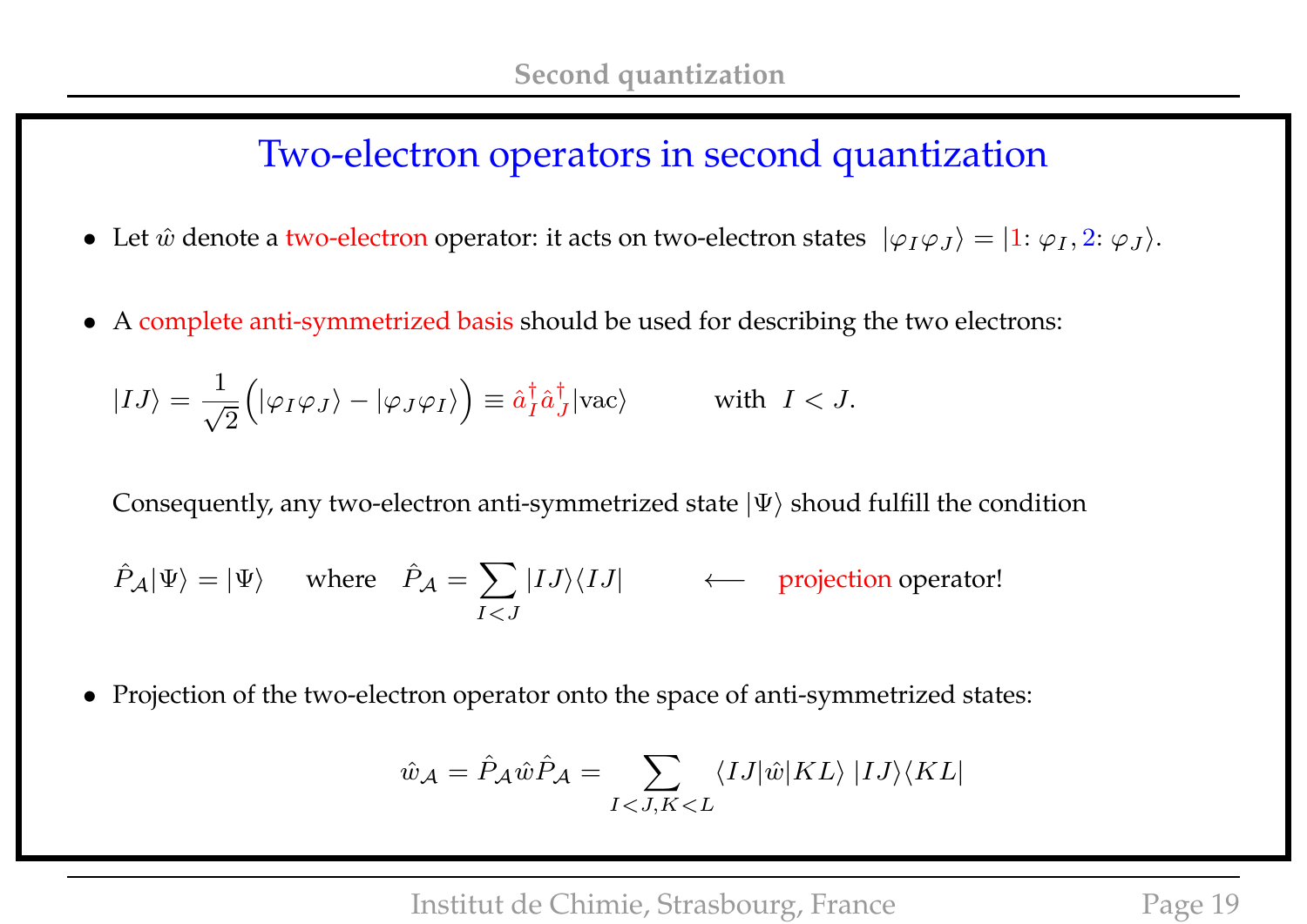## Two-electron operators in second quantization

**EXERCISE:** Prove that 
$$
\hat{w}_{A} \equiv \frac{1}{2} \sum_{IJKL} \langle \varphi_I \varphi_J | \hat{w} | \varphi_K \varphi_L \rangle \hat{a}_I^{\dagger} \hat{a}_L^{\dagger} \hat{a}_L \hat{a}_K
$$

**hint**: apply  $\hat{w}_\mathcal{A}$  and the proposed second-quantized representation to  $|PQ\rangle\equiv \hat{a}^\dagger_P$  $_P^{\dagger} \hat{a}_Q^{\dagger} |\text{vac}\rangle$   $(P < Q)$ . Conclude.

• What is convenient is that this second-quantized representation is valid for any number  $N$  of electrons and includes the projection onto anti-symmetrized states:

$$
\left( \frac{1}{2} \sum_{i \neq j}^{N} \hat{w}(i, j) \equiv \frac{1}{2} \sum_{I J K L} \langle \varphi_I \varphi_J | \hat{w} | \varphi_K \varphi_L \rangle \hat{a}_I^{\dagger} \hat{a}_J^{\dagger} \hat{a}_L \hat{a}_K \equiv \hat{w} \right)
$$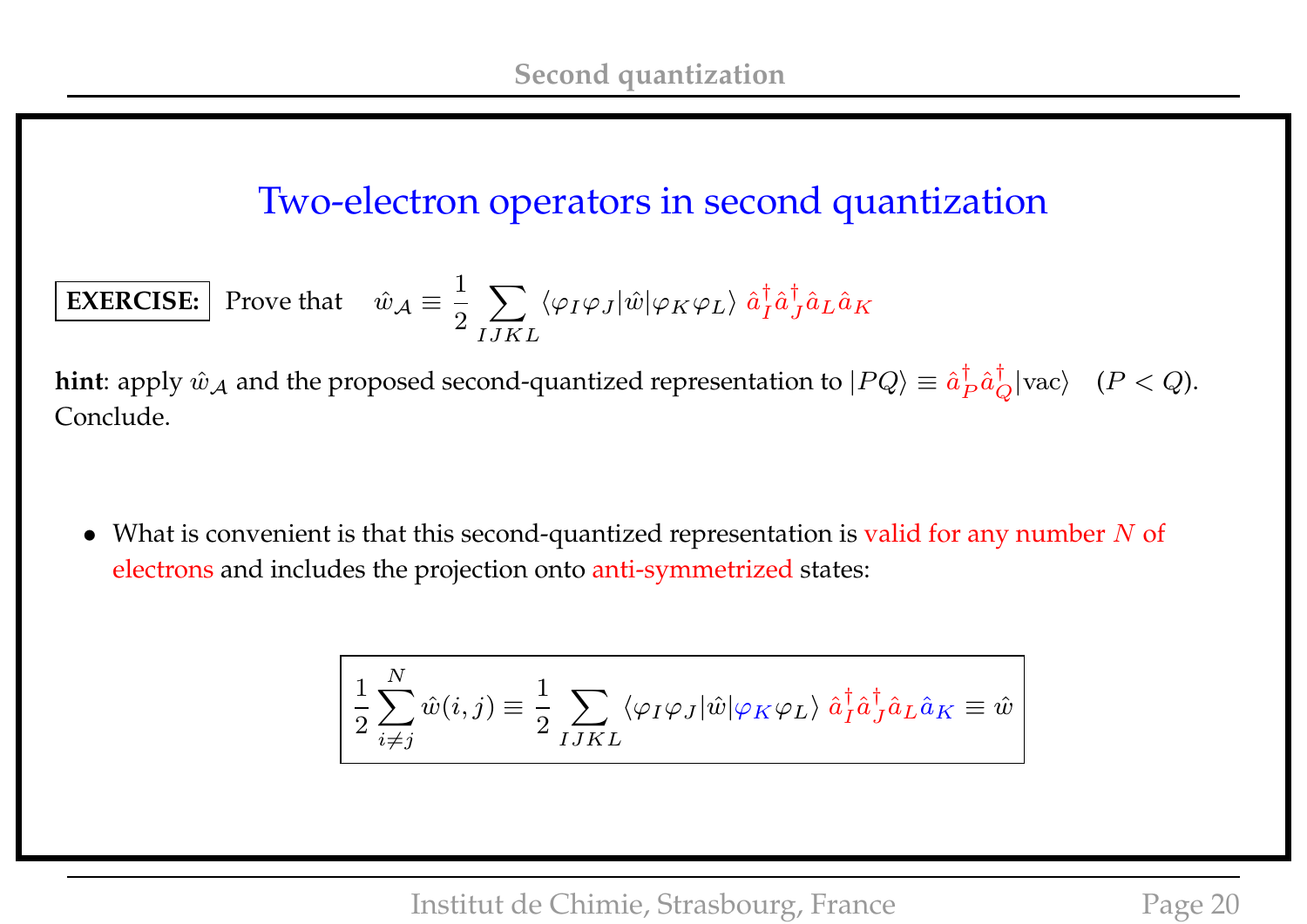• **Physical interpretation** of the field operators:

$$
\hat{\Psi}^{\dagger}(X)|\text{vac}\rangle = \sum_{I} \varphi_{I}^{*}(X)\hat{a}_{I}^{\dagger}|\text{vac}\rangle = \sum_{I} \varphi_{I}^{*}(X)|\varphi_{I}\rangle = \sum_{I} |\varphi_{I}\rangle\langle\varphi_{I}|X\rangle = |X\rangle = \hat{\Psi}^{\dagger}(X)|\text{vac}\rangle,
$$

which means that  $\hat{\Psi}^{\dagger}(X)=\hat{\Psi}^{\dagger}(\mathbf{r},\sigma)$  creates an electron at position  $\mathbf r$  with spin  $\sigma.$ 

• Consequently, the density operator reads in second quantization

$$
\hat{n}(\mathbf{r}) = \sum_{\sigma} \hat{\Psi}^{\dagger}(\mathbf{r}, \sigma) \hat{\Psi}(\mathbf{r}, \sigma) \Big|_{\!\!\! r}
$$

and the electron density associated with the normalized N-electron wavefunction  $\Psi$  is simply calculated as follows,

$$
n_{\Psi}(\mathbf{r}) = \langle \Psi | \hat{n}(\mathbf{r}) | \Psi \rangle.
$$

• Anticommutation rules:  $\hat{\Psi}(X), \hat{\Psi}(X')\Bigr]$  $+$  $=$   $\sum$ IJ  $\varphi_J(X)\varphi_I(X')\left[\hat a_J,\hat a_I\right]_+$ and

$$
\left[\hat{\Psi}(X),\hat{\Psi}^{\dagger}(X')\right]_{+} = \sum_{IJ} \varphi_{J}(X)\varphi_{I}^{*}(X')\left[\hat{a}_{J},\hat{a}_{I}^{\dagger}\right]_{+} = \sum_{IJ} \varphi_{J}(X)\varphi_{I}^{*}(X')\delta_{IJ}
$$

$$
= \sum_{I} \langle X|\varphi_{I}\rangle\langle\varphi_{I}|X'\rangle = \langle X|X'\rangle = \delta(X-X').
$$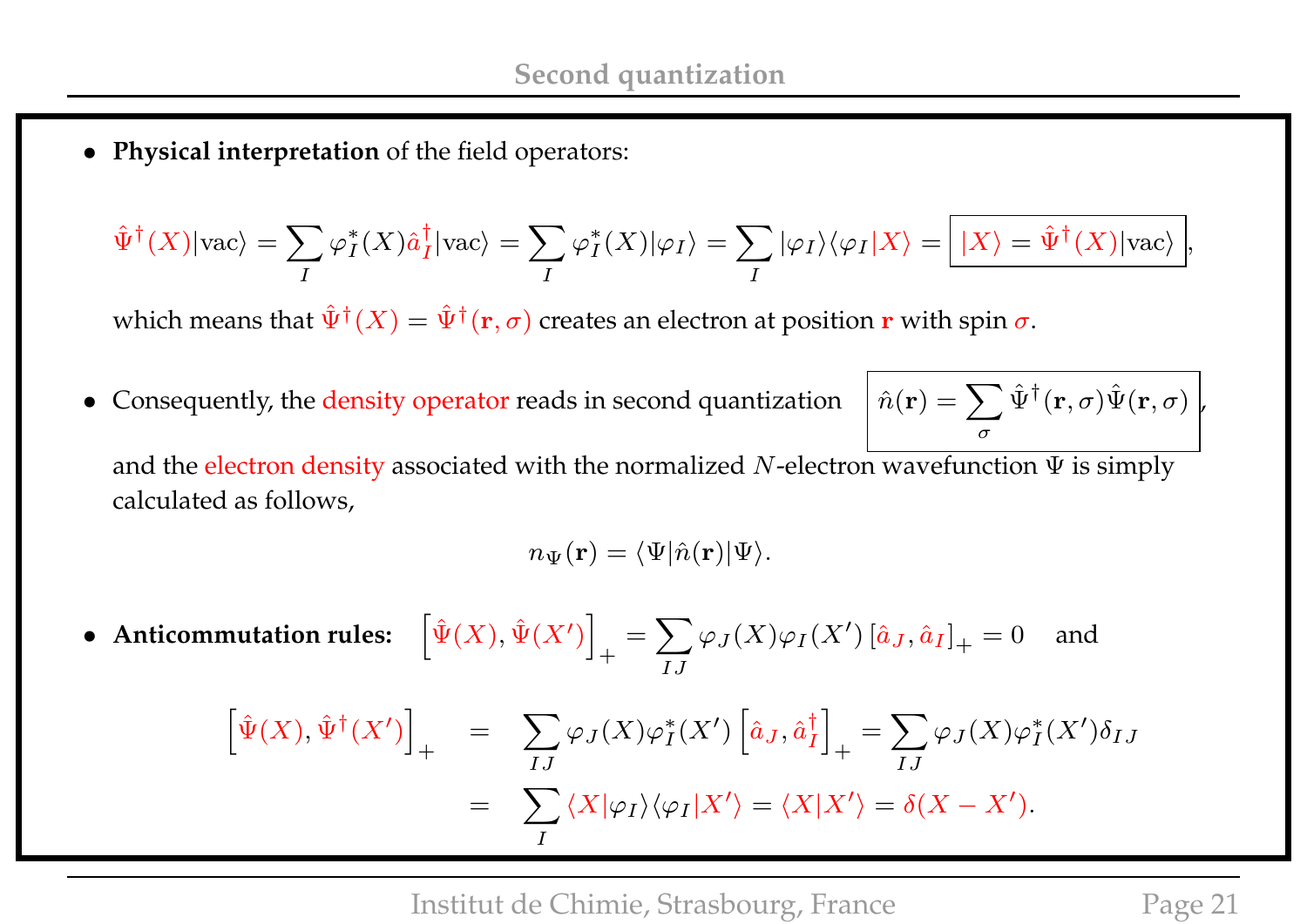Model Hamiltonians: example of the Hubbard Hamiltonian

$$
h_{ij} \quad \longrightarrow \quad -t\big(\delta_{i,j-1} + \delta_{i,j+1}\big) + \varepsilon_i \delta_{ij}
$$

 $\langle ij|kl\rangle \longrightarrow U\delta_{ij}\delta_{ik}\delta_{lj}$ 

 $\hat{E}_{ik}\hat{E}_{jl}-\delta_{kj}\hat{E}_{il}\quad\longrightarrow\quad\hat{n}_{i}\hat{n}_{i}-\hat{n}_{i}$ 

where  $\hat{n}_i = \hat{E}_{ii} = \hat{n}_{i\uparrow} + \hat{n}_{i\downarrow}$  so that  $\hat{n}_i \hat{n}_i = 2\hat{n}_{i\uparrow} \hat{n}_{i\downarrow} + \hat{n}_i$ 

$$
\hat{H} \longrightarrow \underbrace{-t \sum_{\langle i,j \rangle} \sum_{\sigma=\uparrow,\downarrow} \hat{a}_{i,\sigma}^{\dagger} \hat{a}_{j,\sigma}}_{\text{Tr}(1)} + \underbrace{U \sum_{i} \hat{n}_{i\uparrow} \hat{n}_{i\downarrow}}_{\text{on-site repulsion}} + \underbrace{\sum_{i} \varepsilon_{i} \hat{n}_{i}}_{\text{local potential}}
$$